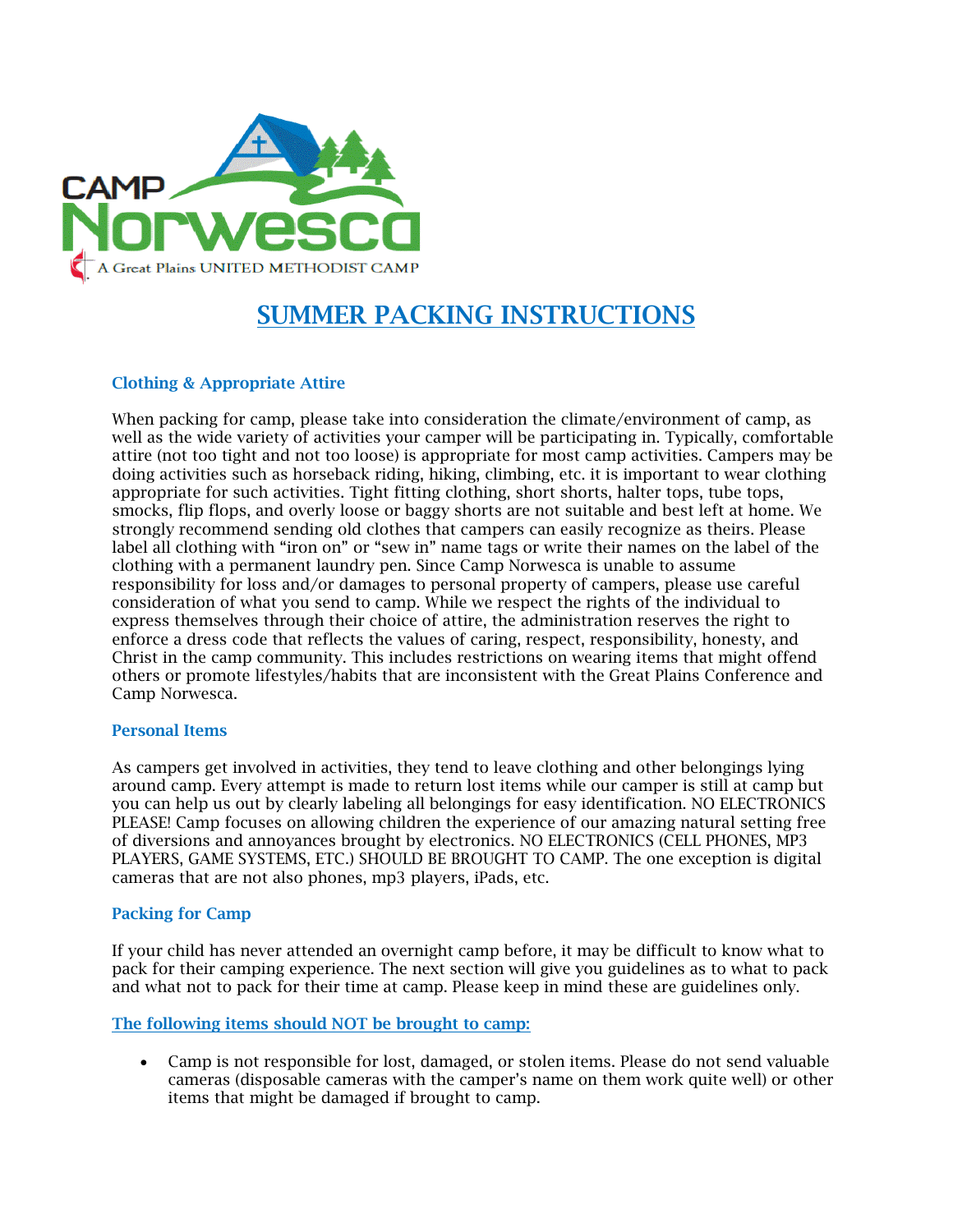- Cash
- Weapons of any kind: knives, firearms, bows & arrows, etc.
- Electronic Devices: iPod, MP3 Players, Cell Phones, Video Games, any other personal entertainment device (these items will be confiscated at the beginning of the week and returned at the closing ceremony)
- Food, candy, or snacks, etc. (including chewing gum)
- Fireworks, matches/lighters, or any hazardous materials
- Alcohol, tobacco, drugs, and sexual paraphernalia
- Skateboard/scooters
- Jewelry and other valuables
- Expensive clothing or anything that you or the camper would be upset if it became: scratched, stained, battered, broken, lost, or unrecognizable
- Live pets must stay home (this includes when dropping off and picking up your camper(s), but a small plush stuffed animal is great.

# PACKING LIST RECOMMENDATIONS

Below is a list of clothing and personal items that we recommend you send to camp per session. Feel free to adjust, taking your child's preferences into account. We typically find that people over-pack for their camp experience. No laundry opportunities are available. We recommend the following be considered.

- 1. Items are comfortable and well used do not bring nice new clothing.
- 2. All items are clearly marked with the name of the camper
- 3. A sturdy trunk or large duffle bag works best for storing items in cabins.

## SUGGESTED APPAREL (Please clearly label all belongings!)

- $\Box$  (6) short sleeve shirts
- □ Long sleeve shirt
- $\Box$  (5) shorts
- $\Box$  Swim suit (one piece swim suit for girls or a tankini)
- $\Box$  (2) jeans (required for horseback riding or hiking)
- $\Box$  Light jacket
- (6) underwear
- $\Box$  (6) socks
- (2) Pajamas or Bed Clothing
- □ Hat or Baseball Cap
- □ Poncho, Raincoat, or Umbrella
- $\Box$  (2) Tennis shoes one for around camp and one for mud hikes, etc.
- □ Sport/water sandals
- $\Box$  Shoes with a heal (hiking boots, cowboy/girl boots)

#### SUGGESTED PERSONAL ITEMS (Please clearly label all belongings!)

- $\Box$  Twin sized sheet set and blanket, or sleeping bag
- $\Box$  Pillow and case
- $\Box$  Wash cloth and (2) towels (swimming and showering)
- □ Toiletries: toothbrush, toothpaste, shampoo, soap, deodorant, etc.
- $\Box$  Flashlight and spare batteries
- $\Box$  Laundry bag (plastic garbage bag will not do)
- $\Box$  Backpack or drawstring bag to carry items during the week
- $\Box$  Insect repellent, sunscreen, facial tissues